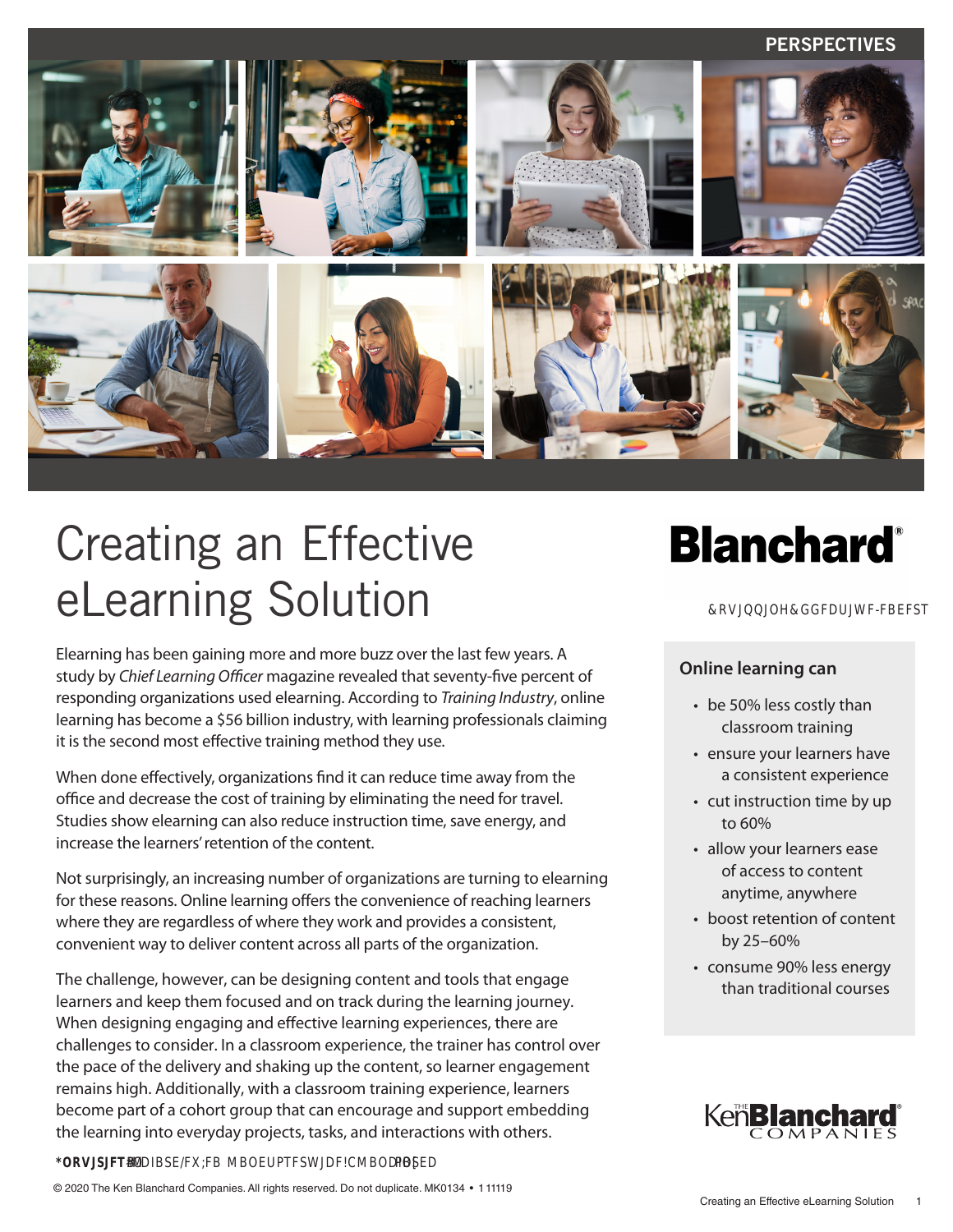# **What today's workers value when learning**

- Flexibility
- Self-paced schedule
- On-demand access
- Microlearning
- Interaction
- Just-in-time learning

While elearning has its advantages, in an online experience, the learner is on his or her own, can get easily bored or distracted, and can disengage from the learning experience. When designing an online experience, your goal should be to connect the learner at a deep level to the information they're learning. In an online learning environment, this means you have to present information more clearly, nurture your learners more often, and create a human connection despite the virtual learning environment.

# Why Online Learning Is Important in an On-demand World

# **Maximizing Training Dollars**

Elearning can save organizations money in a variety of ways. First, the learner might access the content on their own time, which means their time at work is focused on work. Second, without the need for a trainer, travel, or renting a training location, that money can be allocated for other uses. Third, the materials for online training can often be cheaper than those designed for classroom delivery.

## **Creating Critical Mass**

Online learning can allow an unlimited number of participants to enroll, whereas traditional classroom training can support only a finite number of learners. The more your people can access the content they need, the faster they'll be able to ramp up their skills. Imagine how much your organization would benefit if everyone had the same opportunity at the same time.

In addition, while it might not make sense financially to host a classroom session for a handful of people, those constraints disappear in an online learning environment. Online learning can be consumed anytime and anywhere, which allows employees to work uninterrupted, access learning when and where it suits them, and do so at their own pace since they're not slowed by other learners in a classroom setting who may not grasp the content as quickly.

## **Boosting Learning Retention**

Retention of learning in on online setting can be dramatically higher than retention rates of classroom learning—anywhere from fifteen to fifty percent. First, since the student learns at his or her own pace, they consume as much content as fits their needs at the moment. Second, elearning is more easily revisited than classroom learning because the learner can access the content in the same format and sequence as before. Third, they can revisit the content as often as they'd like without feeling the peer embarrassment of asking questions in the classroom. In a classroom experience, the content isn't typically recorded; even if it is, reviewing the content is different from the original experience.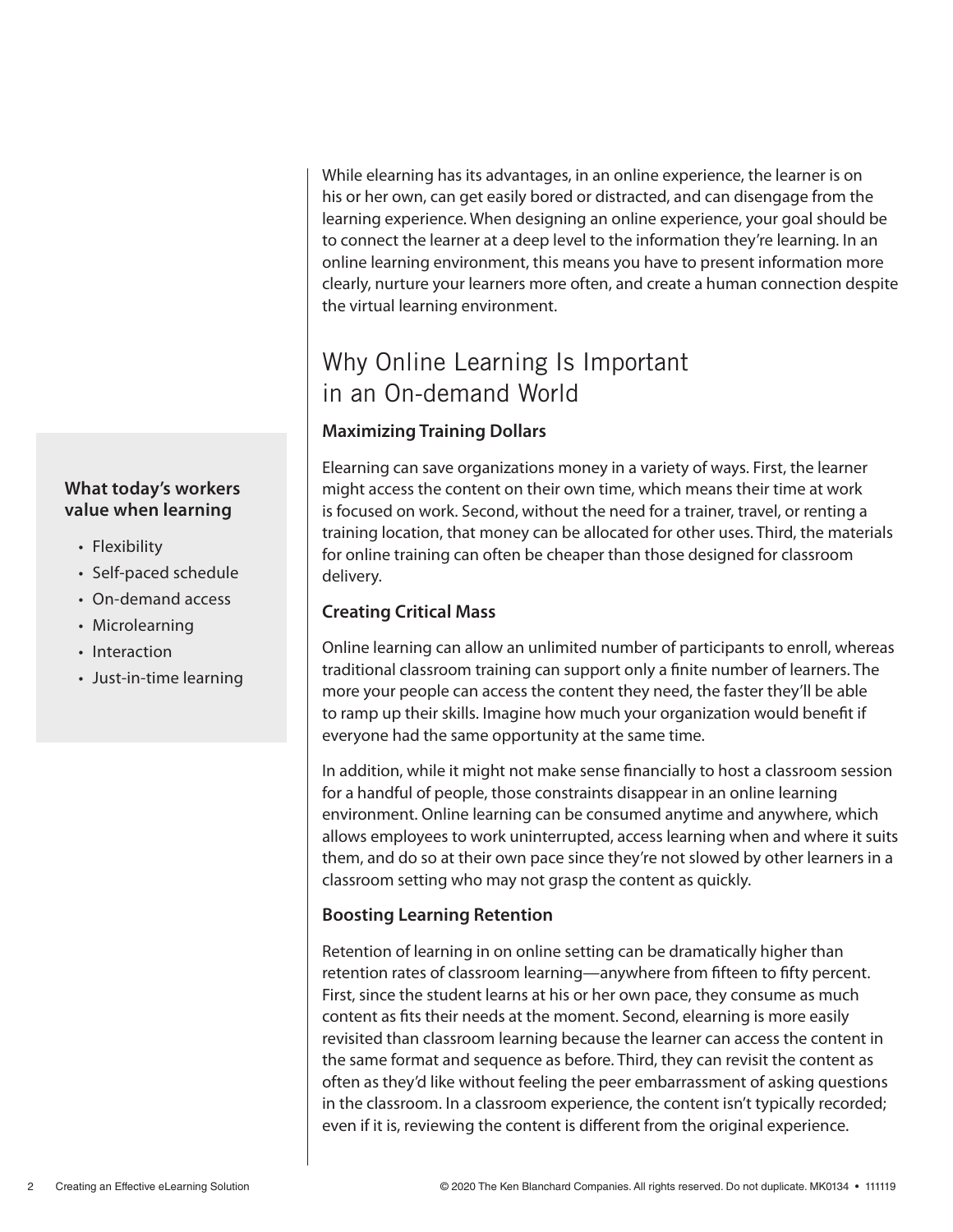Fourth, elearning experiences generally contain more interactive tools than classroom learning does. Quizzes, videos, and other tools allow for learner engagement even if it's the second or third time through the content.

#### **Improve Engagement**

Elearning has been proven to increase the learners' engagement as well as overall employee engagement. Elearning is available to learners who might otherwise not have access to as many learning experiences. Additionally, since online programs are less disruptive to normal workflow, participation and engagement will more likely occur. When employees feel their organization is investing in their future success, they are more likely to be loyal to the organization.

# What to Look for in an Online Learning Program

## **Connectivity**

Before you look for content, you need to be certain that your elearning delivery system is bolstered by a robust network of connectivity. Learners must be able to access their LMS and learning content from any location whether they are at work, at home, or traveling. Without a reliable, seamless, ongoing learning experience that's easily accessible, your learners will get frustrated and abandon the tools.

#### **Access Anytime, Anywhere, on Any Platform**

Connectivity is crucial in a learner's journey. Accessibility regardless of location and time is needed because learning can and should occur anywhere and on a variety of devices from desktops to laptops to tablets to smartphones. So, it's important that the content you're either curating or purchasing be vetted on a variety of devices. You also need to consider how and where your learners will download the materials and ensure the process works seamlessly. The modalities with which we can learn have exploded in the digital age, with notable improvements and opportunities in the past five years alone.

Because smartphones, tablets, and other devices such as smartwatches will continue to play an increasingly relevant role in elearning on the job, it is incumbent on the progressive L&D professional to develop a learning strategy that incorporates mobile elements.

#### **Microlearning**

Microlearning—providing content to the learner in bite-sized learning modules—is gaining attention and momentum as a strategy to boost retention of the learning. Short videos on YouTube, Facebook, or other social media channels are great examples of microlearning. Microlearning is perfect when you want to learn something or refresh your knowledge on a specific task like